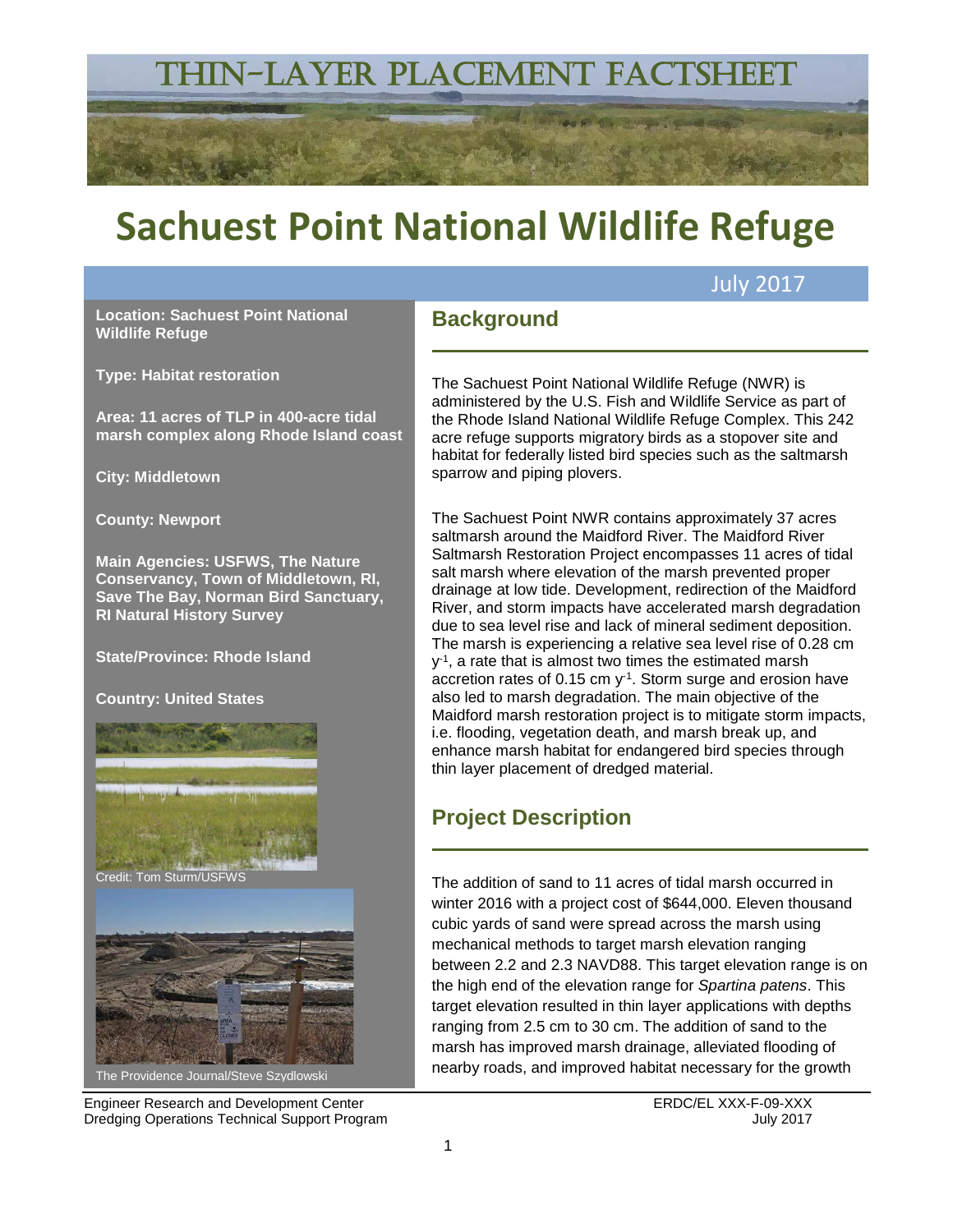of salt marsh plants critical for Saltmarsh Sparrow nesting. Plugs of marsh grasses were planted in May 2016 in locations were thin layer deposition applications were greater than 10 cm.

#### **Findings**

Re-vegetation is slowing occurring in the marsh areas that received sand applications. Extensive monitoring prior to restoration and construction was completed and will continue as the saltmarsh recovers. Monitoring efforts include water level, porewater salinity, marsh elevation, marsh accretion, vegetation species composition, abundance, and community, vegetation height and stem density, invasive species control, nekton species composition and abundance, and water quality.

#### **References**

Center for Ecosystem Restoration. 2015. Maidford saltmarsh restoration draft project description. Prepared for USFWS Rhode Island National Wildlife Refuge Complex.

Kukkner, A. 2017. Two projects are under way in R.I. to raise salt marshes threatened by environmental change. Providence Journal. Accessed 22 February 2017. http://www.providencejournal.com/news/20170115/twoprojects-are-under-way-in-ri-to-raise-salt-marshes-threatened-by-environmental-change.

US Fish and Wildlife Service. Maidford River saltmarsh restoration project- public comments sought. News Release, 3 November 2014.

US Fish and Wildlife Service. Raising up marshes in the race against sea-level rise. US Fish and Wildlife Service Website. Accessed 22 February 2017. https://www.fws.gov/hurricane/sandy/feature.cfm?id=114878111.

US Fish and Wildlife Service. Protecting Property & Helping Coastal Wildlife. Hurricane Sandy Recovery Website. Accessed 22 February 2017. https://www.fws.gov/hurricane/sandy/projects/KeyHabitats.html.

## **Point of Contact**

Jennifer White, Ph.D. Hurricane Sandy Resiliency Coordinator U.S. Fish and Wildlife Service jennifer\_white@fws.gov 401-439-8200



**US Army Corps** Engineer Research and Development Center ERDC/EL XXX-F-09-XXX

Dredging Operations Technical Support Program July 2017